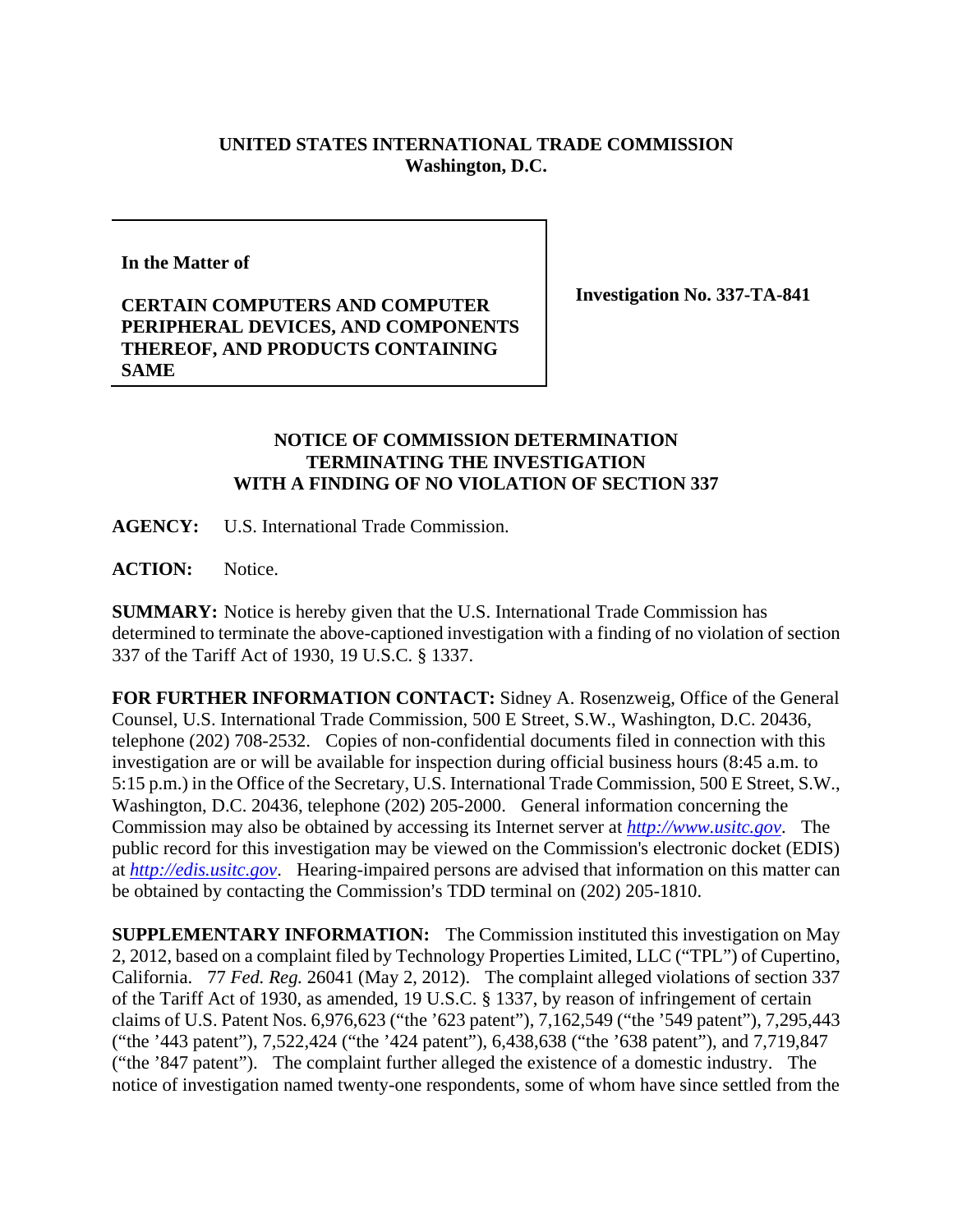investigation. As a result of these settlements, the '638 patent is no longer at issue, as it has not been asserted against the remaining respondents. The remaining respondents are Acer Inc. of New Taipei City, Taiwan; Canon Inc. of Toyko, Japan; Hewlett-Packard Company of Palo Alto, California; HiTi Digital, Inc. of New Taipei City, Taiwan; Kingston Technology Company, Inc. of Fountain Valley, California; Newegg, Inc. and Rosewill Inc., both of City of Industry, California; and Seiko Epson Corporation of Nagano, Japan.

On October 4, 2012, the ALJ issued a *Markman* order construing disputed claim terms of the asserted patents. Order No. 23. On January 7-11, 2013, the ALJ conducted an evidentiary hearing, and on August 2, 2013, the ALJ issued the final ID. The ALJ found that TPL demonstrated the existence of a domestic industry, as required by 19 U.S.C. § 1337(a)(2), through TPL's licensing investment under 19 U.S.C. § 1337(a)(3)(C). ID at 152-55. The ALJ rejected TPL's domestic-industry showing based upon OnSpec Electronic, Inc.'s research and development, and engineering investments under section  $337(a)(3)(C)$ , as well as subsections (a)(3)(A) and (a)(3)(B). *Id.* at 155-57.

The ALJ found that the respondents had not shown that any of the asserted patent claims are invalid. However, the ALJ found that TPL demonstrated infringement of the '623 patent, and not the other patents. With respect to the '623 patent, the ALJ found that TPL demonstrated direct infringement of the asserted apparatus claims (claims 1-4 and 9-12). Accordingly, the ALJ found a violation of section 337 by the four respondents accused of infringing these apparatus claims.

On August 19, 2013, the parties filed petitions for review, and on August 27, 2013, the parties filed responses to each other's petitions.

On October 24, 2013, the Commission issued a notice that determined to review the ID in its entirety. The Commission notice invited briefing from the parties on five enumerated topics, and briefing from the parties and written submissions on remedy, the public interest, and bonding. On November 7, 2013, the parties filed opening briefs and written submissions, and non-party Intel Corp. filed a submission on remedy and the public interest. On November 15, 2013, the parties filed responses to each other's filings.

On December 11, 2013, TPL and Acer filed a joint motion to terminate the investigation as to Acer on the basis of a settlement agreement. Having examined the record of this investigation, including the December 11, 2013 motion and exhibits thereto, the Commission has determined to grant the motion to terminate the investigation as to Acer. *See* 19 C.F.R. § 210.21. The Commission finds that settlements are generally within the public interest and that terminating Acer will not cause an adverse effect on the public health and welfare, competitive conditions in the U.S. economy, the production of like or directly competitive articles in the United States, or U.S. consumers. *See* 19 C.F.R. § 210.50(b)(2).

Having examined the record of this investigation, including the ALJ's final ID, the petitions for review, and the responses thereto, and the briefing in response to the notice of review, the